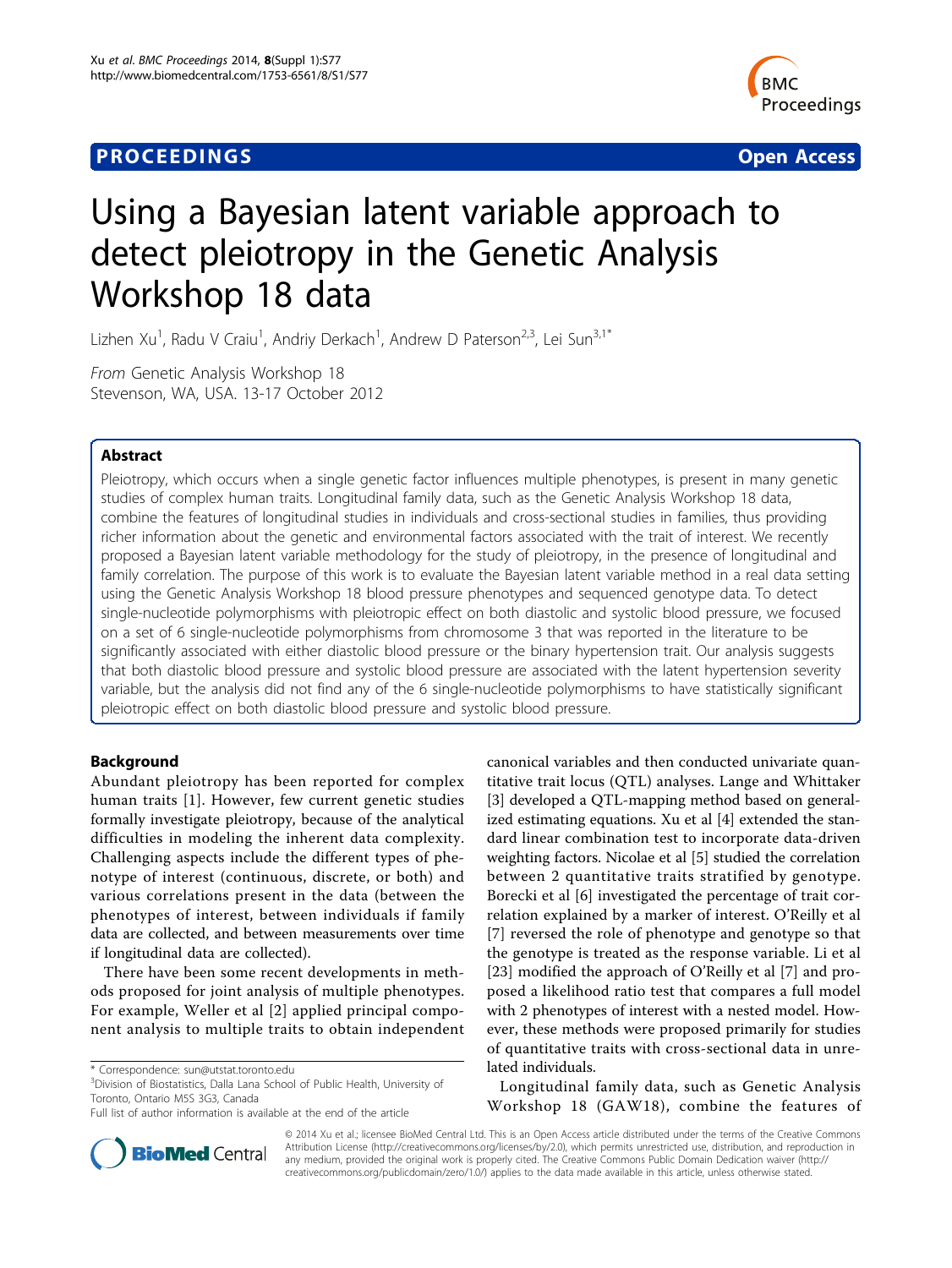longitudinal studies in independent individuals and studies using families. Therefore, they provide more information about the genetic and environmental factors associated with the trait of interest than cross-sectional studies [[8\]](#page-4-0). However, joint modeling of multiple phenotypes using longitudinal family data involves nontrivial analytical challenges because of the complex phenotypic, familial, and serial correlations.

We recently proposed to use the latent variable (LV) methodology for study of pleiotropy, in the presence of longitudinal and family correlation [[9\]](#page-4-0). The LV methodology has been widely used in many scientific fields, including economics, psychology, and social sciences, and it is becoming increasingly attractive for genetic studies. For example, Ohara et al [[10\]](#page-4-0) proposed a LV approach for the analysis of multivariate quantitative trait loci; Tayo et al [[11](#page-4-0)] applied a factor analysis (a subtype of the LV model [LVM]) to find latent common genetic components of obesity traits; and Nock et al [\[12\]](#page-4-0) used factor analysis for a metabolic syndrome study. Initial applications of LVM focused on reducing the number of manifest variables to a smaller number of latent outcomes. Sammel and Ryan [[13,14](#page-4-0)] extended the LVM to allow covariates to have effects on both the manifest and LVs. Roy and Lin [[15\]](#page-4-0) discussed a LV approach for longitudinal data with continuous outcomes. Xu et al [[9](#page-4-0)] extended the work of Roy and Lin [[15](#page-4-0)] to accommodate both binary and continuous phenotypes and family data, and proposed a Bayesian approach for parameter estimation. The focus of this work is to evaluate the Bayesian LV method of Xu et al [\[9](#page-4-0)] in a real data setting using the GAW18 blood pressure phenotype data and sequenced genotype data.

## Methods

## The latent variable model

Here we briefly review the LV methodology proposed by Xu et al [[9](#page-4-0)]. The formulation of the LVM relies on postulating the effect of a random variable that is not observed by the researchers but is assumed to play an important role in various observed variables (also known as the manifest variables), and thus induces correlations among them [\[16](#page-4-0)]. In the context of pleiotropy studies, the manifest variables are the multiple observed phenotypes, which inform the LV that represents the underlying conceptual disease status or severity. The proposed LVM consists of 2 parts. The first part models the relationship between the manifest variables  $(Y \, s)$  and the LV  $(U)$  to characterize the within-subject correlation among different outcomes. The second part uses a linear mixed-effect model to investigate the effect of a genetic marker and other covariates  $(X \text{ s})$  on the LV  $(U)$ , accounting for the longitudinal and familial correlations.

Formally, let  $Y_{cit} = (y_{cit1}, \dots, y_{cit})'$  be the  $J \times 1$  vector of responses (eg, phenotypes) measured at the  $t^{th}$  time on the  $i^{th}$  individual from the  $c^{th}$  family (or cluster) for  $i = 1, 2, \ldots, N_c$ ,  $i = 1, 2, \ldots, N_c$ ,  $t = 1, 2, \ldots, T_{ci}$ , where C denotes the total number of families,  $N_c$  is the number of individuals within the  $c^{th}$  family,  $T_{ci}$  is the total number of repeated measurements for the individual  ${c, i}$ and  $J$  is the total number of responses. Among the  $J$ responses,  $Y_{cit}^c = (y_{cit1}^c, \dots, y_{citJ_1}^c)'$  are the continuous responses and  $Y_{cit}^b = (y_{citJ_1+1}^b, \dots, y_{citJ}^b)'$  are the binary responses. Let  $U_{cit}$  be the LV representing the conceptual disease severity, which summarizes the partial information brought by each of the J phenotypes.

The first part of the LVM models the relationship between the phenotypes  $(Ys)$  and the LV  $(U)$  to characterize the within-subject correlation among the different outcomes. A continuous phenotype is linked to the latent trait  $U_{\text{cit}}$  via a linear mixed model

$$
\gamma_{cij}^c = \beta_{0j} + W_{cit}^T \beta_j + \lambda_j U_{cit} + b_{cij} + e_{citj}
$$
\n(2.1)

where  $e_{\text{city}} \stackrel{\text{iid}}{\sim} N(0, \sigma_j^2)$ ,  $W_{\text{cit}}$  is a p<sub>1</sub>-dimensional vector of direct effect covariates,  $\beta_{0j}$  is the mean effect of phenotype *j*, and  $\lambda_j$  is the factor loading that represents the effect of the LV on the phenotype. The random component  $b_{\text{cij}}$  captures the family-specific within-subject correlations over time. We assume  $b_{cij} \stackrel{iid}{\sim} N(0, \tau_j^2)$ , and  $e_{cit}$ and  $b_{\text{cij}}$  are mutually independent. If a phenotype is binary, a generalized linear mixed model,

$$
\eta_{citj} = \beta_{0j} + W_{cit}^T \beta_j + \lambda_j U_{cit} + e_{citj}
$$
\n(2.2)

is assumed with a probit link,

$$
E[\gamma_{cij}^b | U_{cit}, b_{cij}] = p(\gamma_{cij}^b = 1 | U_{cit}, b_{cij}) = \Phi(\eta_{cij})
$$
 (2.3)

We choose a probit link instead of a logit link to gain computational efficiency.

The second part of the LVM models the influence of indirect covariates on the LV via the linear mixed model,

$$
U_{cit} = X_{cit}^T \alpha + a_c + d_{ci} + \varepsilon_{cit}
$$
 (2.4)

where  $\epsilon_{\textit{cit}}$  $\sim N(0, 1)$ ,  $a_c$  and  $d_{ci}$  are the random effects to model correlations of the LV  $U_{cit}$  among subjects within a family and the dependency between repeated measures of  $U_{cit}$ , with  $a_c \sim N(0, \sigma_a^2)$ , and  $d_{ci} \sim N(0, \sigma_a^2)$ .  $X_{\text{cit}}$  is a  $p_2$ -dimensional vector of covariates that can include both environmental and genetic factors, and  $\alpha$  is the corresponding vector of regression parameters characterizing the association between the LV  $(U)$  and X. This set of covariates influences the phenotypes through its impact on the LV  $(U)$  and is often of the primary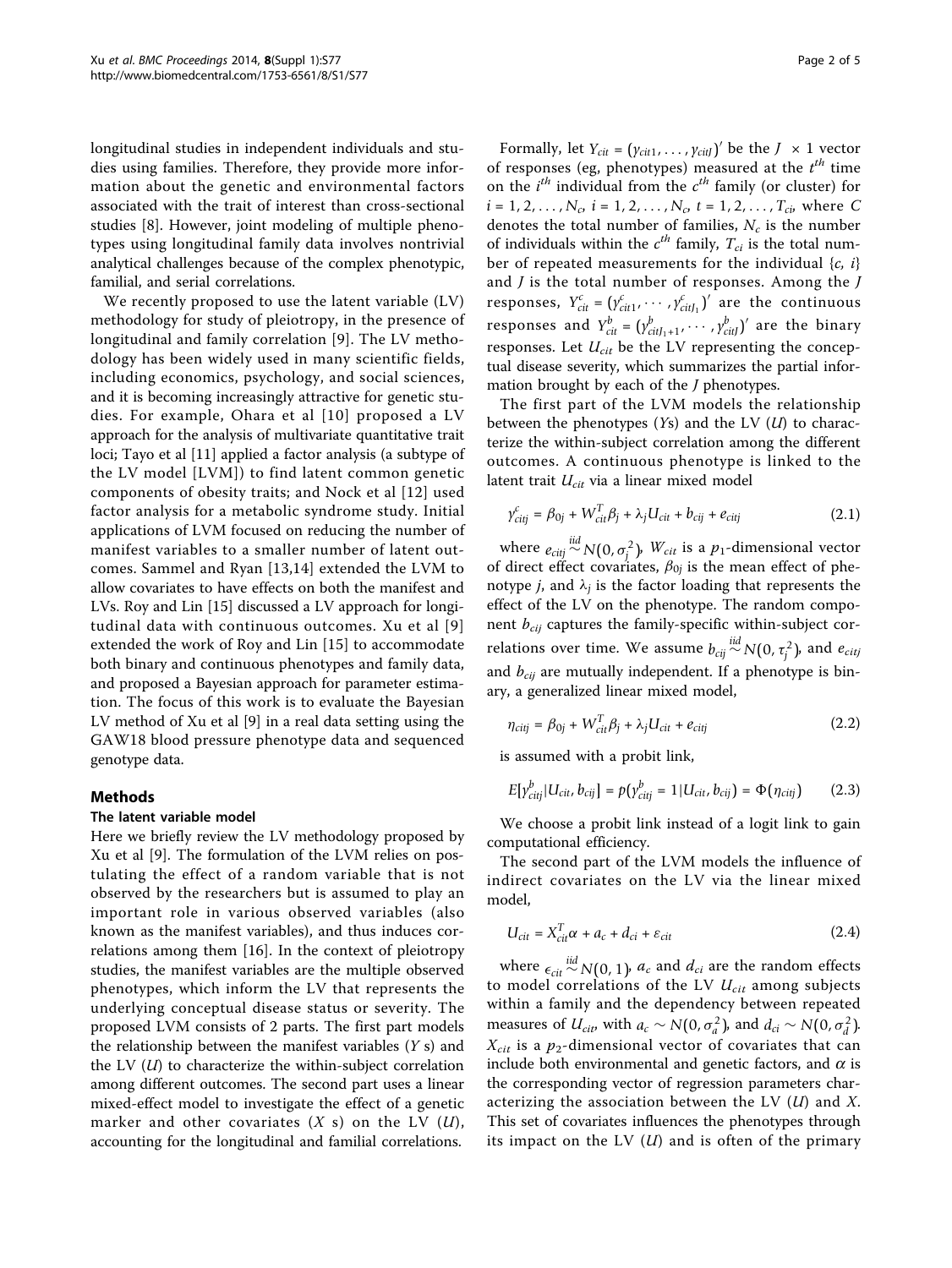interest. Particularly, if a single-nucleotide polymorphism (SNP) included in  $X$  is found to be statistically associated with  $U$ , the SNP is deemed to be pleiotropic. For the purpose of model identification, we assume that the 2 sets of covariates  $X$  and  $W$  are disjoint.

## Parameter estimation via Bayesian method

Xu et al [[9\]](#page-4-0) considered a Bayesian estimation for the LVM parameters to allow a principled approach to incorporate prior information, which can be substantial in many practical genetic studies, and to produce finite sample likelihood-based inference. The data in the proposed LVM contain the observed continuous and binary outcomes  $Y$ , the covariates  $W$  with direct effect on  $Y$ , and the covariates  $X$  with indirect effect on  $Y$  via  $U$ . The parameter of interest is  $\Theta = (\beta_0, \beta, \alpha, \lambda, \tau^2, \sigma^2, \sigma_a^2, \sigma_d^2)'$  where  $\beta = (\beta'_{1}, \ldots, \beta'_{J})', \quad \beta = (\beta'_{1}, \ldots, \beta'_{J})', \quad \beta_{j} = (\beta_{j1}, \ldots, \beta_{jp_{1}})'$  $\lambda = (\lambda_1, \ldots, \lambda_J)'$ ,  $\lambda = (\lambda_1, \ldots, \lambda_J)'$ ,  $\tau^2 = (\tau_1^2, \cdots, \tau_J^2)'$  and  $\sigma^2 = (\sigma_1^2, \cdots, \sigma_{J_1}^2)'$ . The posterior distribution for the model parameters is: $p(\Theta|Y, W, X) \propto P(\Theta)p(Y|\Theta, W, X)$ Markov chain Monte Carlo (MCMC) algorithms are used to draw posterior samples for statistical inference. In addition, the data augmentation principle of Tanner and Wong [[17\]](#page-4-0) and the parameter expansion and hierarchical centering techniques of Gelfand [[18](#page-4-0)], Liu and Wu [[19](#page-4-0)], and Meng and van Dyk [[20\]](#page-4-0) are applied to speed up the MCMC's mixing. Uninformative conjugate priors are given to the parameters in the expanded model. Bayes factors (BFs) calculated using the path sampling method are used to test the significance of factor loadings and the fixed effects. The support for the alternative hypothesis of pleiotropy is detected if log BF > 0.5 [\[9](#page-4-0)].

## Data analysis

The phenotypes of interest are diastolic blood pressure (DBP) and systolic blood pressure (SBP). We considered 464 individuals from the 16 families (Type 2 Diabetes Genetic Exploration by Next-generation sequencing in Ethnic Samples [T2D-GENES] Project 2) that were sequenced. Among the 464 individuals, 396 individuals have at least 1 blood pressure measure (90 have only 1, 78 have 2, 131 have 3, and 97 have 4 measurements). The length of time between 2 consecutive measurements ranges from 3 to 9 years, and the number of family members varies from 11 to 36. For the phenotypes of interest, we added a value of 15 to SBP and a value of 10 to DBP for those individuals who took antihypertensive medication [[21](#page-4-0)]. Among the available covariates–age, sex, antihypertensive medications, and tobacco smoking status–we included age and sex in our analysis.

To detect SNPs with pleiotropy effect, we focused on a set of 6 SNPs from chromosome 3 (rs9816772, rs9852991, rs6768438, rs9815354, rs7640747 and rs743395) that had been reported to be significantly associated with either DBP or the binary hypertension trait, based on a largescale genome-wide association study of blood pressure and hypertension under an additive genetic model assumption [\[22](#page-4-0)]. Table 1 summarizes the results that were reported in Levy et al [[22](#page-4-0)]. It shows that 4 SNPs (rs9816772, rs9852991, rs6768438, and rs9815354) were found to be significantly associated with DBP but not with SBP nor with the binary hypertension trait. Note that the 4 SNPs are near the gene ULK4, close to each other, and likely to be in strong linkage disequilibrium (LD). Therefore their statistical association results are expected to be similar. The other 2 SNPs (rs7640747 and rs743395) were found to be significantly associated with hypertension, but only suggestively with SBP or DBP. These 2 SNPs are also close to each other in high LD and near ITGA9.

We then applied the Bayesian LVM method to analyze 1 SNP at a time, assuming an additive genetic model. For each SNP of interest, the phenotypes Ys are SBP and DBP, the covariates include the genotype of the SNP, age, and sex, and the continuous LV  $U$  represents the conceptual hypertension severity level. We began our analysis by considering all possible models that include the 3 covariates, where each covariate has either direct effects on the phenotypes Ys or indirect effect through U. Table [2](#page-3-0) gives the deviance information criteria statistics of these models and model 5 (covariate Sex is included in Equation (2.1) with direct effect on the phenotypes and Age and SNP in Equation (2.4) with indirect effect on the phenotypes via the LV) has smallest deviance information criteria (DIC) value. Thus, we used model 5 to fit the data. We then applied the BF method to further determine whether the effects of these chosen covariates are statistical significant. The folded-t prior with 3 degrees of freedom is used for  $\lambda_i$ ,  $N_{p1}(0, I_{p1})$  is used for  $\beta_j$ , and  $N_{p2}(0, I_{p2})$  is used for  $\alpha$ . For comparison, we also report the highest posterior density interval (HpdI) for testing the factor loadings and the fixed effects.

Table 1 Genome-wide association result for the 6 SNPs reported by Levy et al [\[22](#page-4-0)]

|            |              |      | p Values             |                      |                      |
|------------|--------------|------|----------------------|----------------------|----------------------|
| <b>SNP</b> | Gene         | MAF  | <b>DBP</b>           | <b>SBP</b>           | Hypertension         |
| rs9816772  | <b>UI K4</b> | 0.16 | $9.7 \times 10^{-7}$ | 0.5                  | 0.85                 |
| rs9852991  | UJK4         | 0.16 | $9.7 \times 10^{-7}$ | 0.59                 | 0.85                 |
| rs6768438  | <b>UI K4</b> | 016  | $9.7 \times 10^{-7}$ | 0.59                 | 0.84                 |
| rs9815354  | UJK4         | 017  | $78 \times 10^{-7}$  | 0.69                 | 0.83                 |
| rs7640747  | <b>ITGA9</b> | 0.38 | $9.5 \times 10^{-4}$ | $5.9 \times 10^{-4}$ | $4.8 \times 10^{-7}$ |
| rs743395   | <b>ITGA9</b> | 0.38 | $4.4 \times 10^{-4}$ | $8.0 \times 10^{-4}$ | $7.5 \times 10^{-7}$ |

In the GAW18 data analyzed, the minor allele frequency (MAF) for these SNPs are 0.15, 0.13, 0.18, 0.13, 0.30, 0.29, respectively.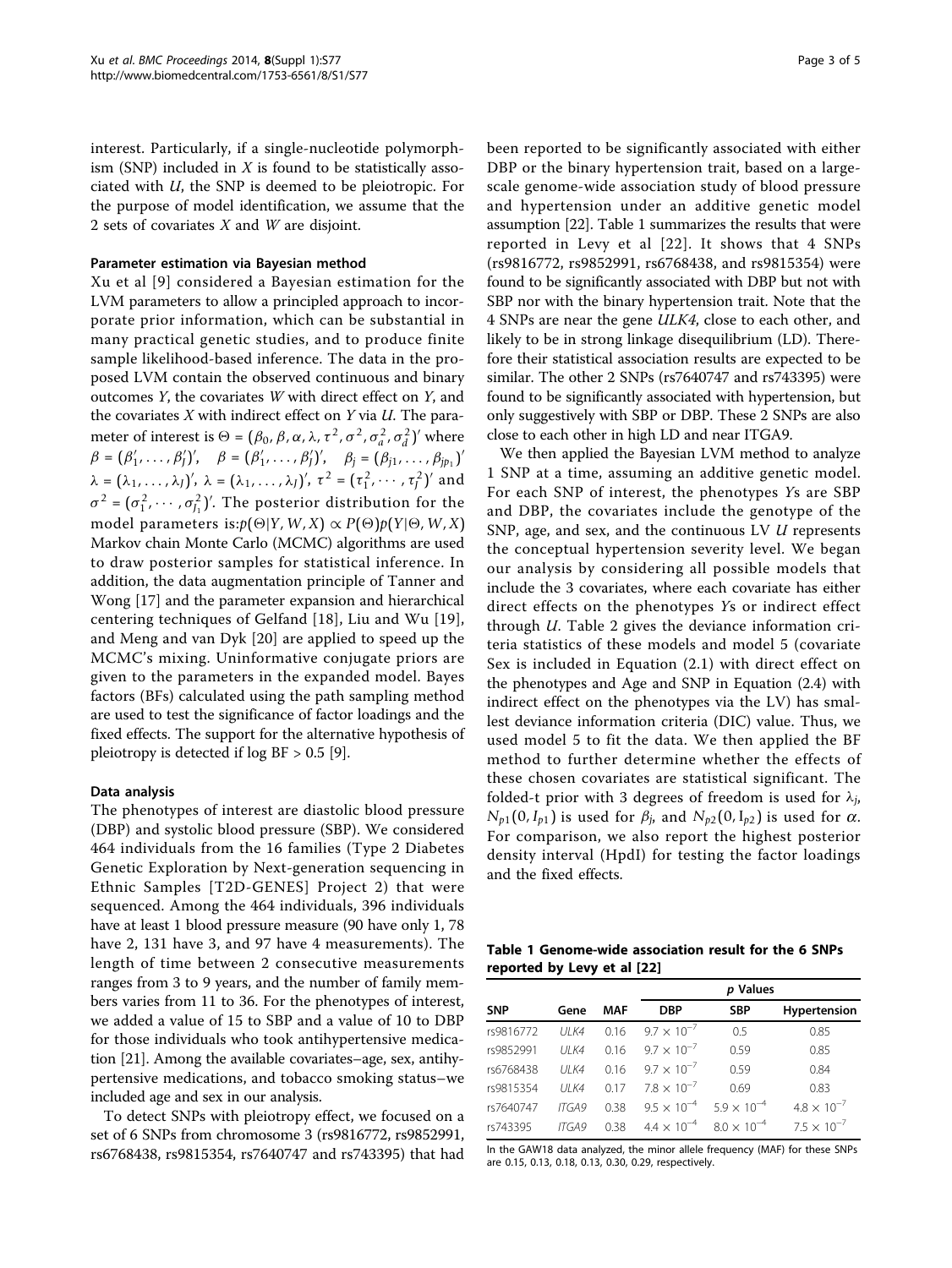| Model          | <b>Covariates</b>                     | <b>DIC</b>                                 |         |
|----------------|---------------------------------------|--------------------------------------------|---------|
|                | With phenotypes Y s in Equation (2.1) | With latent variable $U$ in Equation (2.4) |         |
|                | Age+sex+SNP                           | N/A                                        | 15388.7 |
| $\overline{2}$ | Age+sex                               | SNP                                        | 15729.3 |
| 3              | Age+SNP                               | Sex                                        | 15746.5 |
| $\overline{4}$ | Sex+SNP                               | Age                                        | 15820.6 |
| 5              | Sex                                   | Age+SNP                                    | 15226.5 |
| 6              | <b>SNP</b>                            | Age+sex                                    | 15247.9 |
|                | Age                                   | Sex+SNP                                    | 15744.0 |
| 8              | N/A                                   | Age+sex+SNP                                | 15948.3 |

<span id="page-3-0"></span>Table 2 Goodness-of-fit statistics for alternative latent variable models applied to rs9816772

DIC, deviance information criteria.

#### Results

Based on the results shown in Table 3, both SBP and DBP are associated with the latent hypertension severity variable with the factor loading for SBP being 13.15 and for DBP being 7.60, which are all significantly larger than zero. Furthermore, the sizes of the 2 factor loadings suggest that the strength of the relationship between SBP and the LV is about 1.7 times greater than that between DBP and the LV. Sex shows no significant association with SBP, with the logarithm of Bayes factor (logBF) being negative, and the 95% HpdI covering zero. However, it has significant negative effect on DBP, indicating that females have lower DBP than males. Age appears to have a significant positive effect on the underlying hypertension severity variable with logBF equaling 126.53. There is no evidence that rs9816772 is significantly associated with the LV, with the logBF being less than zero and the 95% HpdI for  $\alpha_1$ , the coefficient for the SNP, covering zero. Results for other SNPs are characteristically similar to what's reported here for rs9816772. Therefore, our analysis did not detect a pleiotropy effect on both DBP and SBP for any of the 6 SNPs that were previously reported to be associated with DBP or the binary hypertension trait.

Table 3 Results of the Bayesian LV method applied to rs9816772, previously identified as associated with DBP

|             | Parameter    | <b>Estimate</b> | logBF    | 95% Hpdl          |
|-------------|--------------|-----------------|----------|-------------------|
| <b>SBP</b>  | $\lambda_1$  | 13.15           | 255.3    | (12.19, 14.11)    |
| <b>DBP</b>  | $\lambda_2$  | 7.60            | 139.6    | (7.01, 8.14)      |
| Sex for SBP | $\beta_{11}$ | $-0.66$         | $-0.074$ | $(-2.12, 0.81)$   |
| Sex for DBP | $\beta_{21}$ | $-1.79$         | 2.017    | $(-2.92, -0.65)$  |
| rs9816772   | $\alpha_1$   | $-0.045$        | $-0.653$ | $(-0.208, 0.124)$ |
| Age         | $\alpha$     | 0.043           | 126.53   | (0.036, 0.049)    |

 $\lambda_j$  is the factor loading for the association between phenotype  $Y_j$  ( $j = 1, 2$ : SBP and DBP) and the conceptual latent variable  $U$ ,  $\beta_{jk}$  evaluates the association between phenotype Y<sub>i</sub> and covariate  $W_k$ ( $k = 1$ : sex),  $\alpha_k$  captures the association between the latent variable U and covariate  $X_k$  ( $k = 1$ , 2: SNP and age).

## Discussion and conclusions

In this paper, we investigated the Bayesian LV methodology recently proposed by our group to joint model multiple phenotypes, in the presence of serial and familial correlations [[9\]](#page-4-0). The proposed method provides a conceptually easy but effective way to jointly study multiple correlated phenotypes, which could be a mixture of continuous and binary outcomes with serial and familial correlations. These multiple outcomes are assumed to be related to a LV, which can be interpreted as the latent disease severity. As a by-product of our MCMC algorithm, the method provides subject-specific estimate of the LV, which can be used for further analysis. The 2-level modeling scheme allows us to estimate and test the global effects of the covariates on the multiple outcomes, which are more efficient than the traditionally used multiple tests [\[15\]](#page-4-0).

We applied this method to the GAW18 data, jointly analysing SBP and DBP. A LV *U* is introduced to characterize the within-subject correlation between the 2 phenotypes and can be interpreted as the underlying hypertension severity variable. Pleiotropy is detected if a genetic marker is found to have a significant effect on U. To detect SNPs with pleiotropic effect on SBP and DBP, we investigated a set of 6 SNPs from chromosome 3 that were previously shown to be significantly associated with either DBP or the hypertension trait. However, we did not see statistically significance evidence for pleiotropy effect for any of the 6 SNPs.

The incorporation of family-specific random effect  $a_c$ in equation (2.4) allows us to model the familial correlation of the underlying disease trait. However, this formulation does not take into account the different degrees of genetic relationship among the individuals within a family. Thus, alternative models incorporating the kinship matrix will be considered in the future. Our future work also includes developing alternative models that adjust for the unequally spaced time measurements, and more efficient algorithms so that a genome-wide search for pleiotropic SNPs can be performed. (The